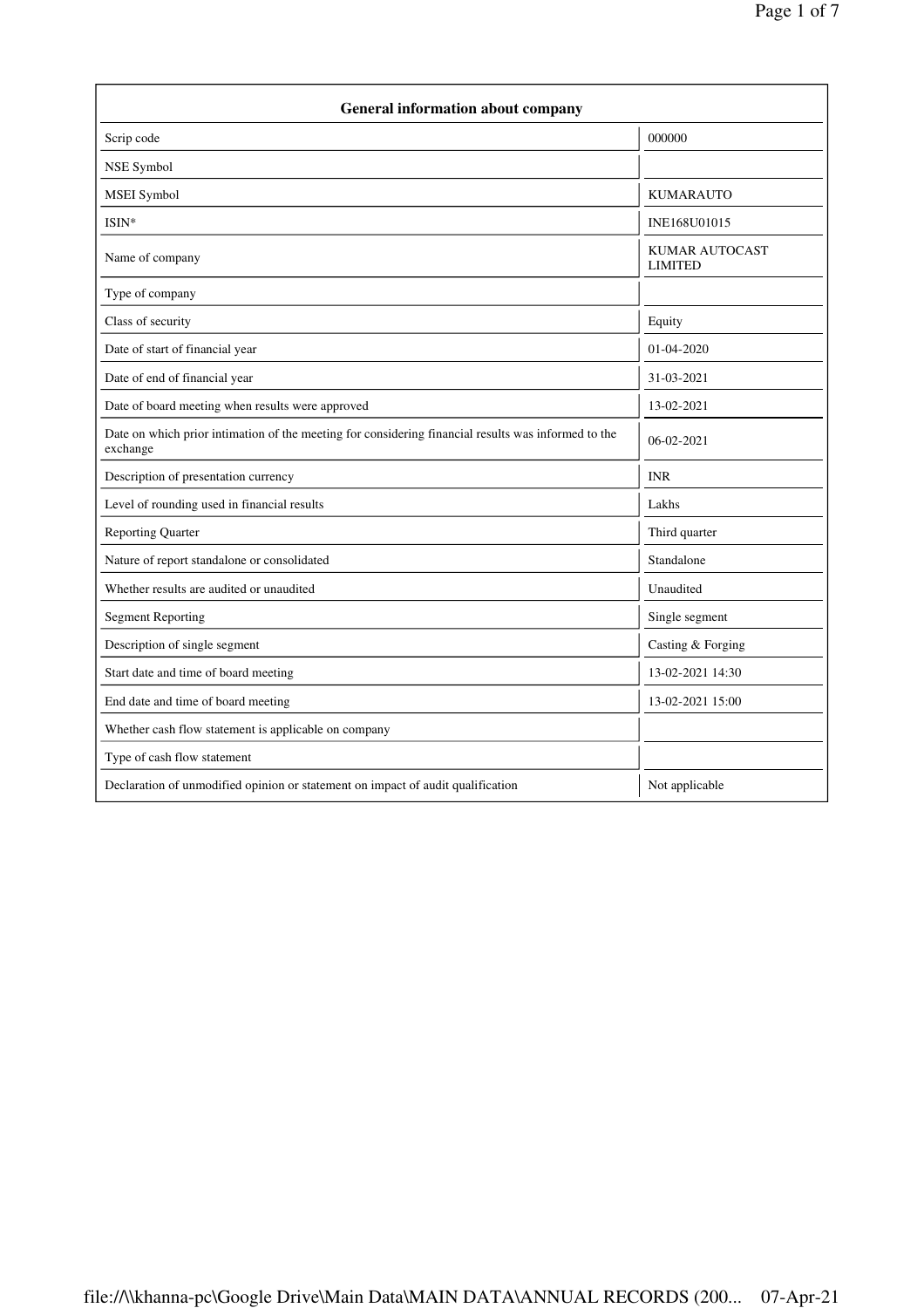| <b>Financial Results - Ind-AS</b> |                                                                                                                                                                                               |                                            |                                                               |
|-----------------------------------|-----------------------------------------------------------------------------------------------------------------------------------------------------------------------------------------------|--------------------------------------------|---------------------------------------------------------------|
|                                   | <b>Particulars</b>                                                                                                                                                                            | 3 months/ 6 months ended<br>$(dd-mm-yyyy)$ | Year to date figures for current period<br>ended (dd-mm-yyyy) |
| A                                 | Date of start of reporting period                                                                                                                                                             | 01-10-2020                                 | 01-04-2020                                                    |
| B                                 | Date of end of reporting period                                                                                                                                                               | 31-12-2020                                 | 31-12-2020                                                    |
| C                                 | Whether results are audited or unaudited                                                                                                                                                      | Unaudited                                  | Unaudited                                                     |
| D                                 | Nature of report standalone or consolidated                                                                                                                                                   | Standalone                                 | Standalone                                                    |
| Part<br>L                         | Blue color marked fields are non-mandatory. For Consolidated Results, if the company has no figures for 3 months / 6<br>months ended, in such case zero shall be inserted in the said column. |                                            |                                                               |
| 1                                 | <b>Income</b>                                                                                                                                                                                 |                                            |                                                               |
|                                   | Revenue from operations                                                                                                                                                                       | 978.07                                     | 2717.83                                                       |
|                                   | Other income                                                                                                                                                                                  | 2.05                                       | 5.29                                                          |
|                                   | <b>Total income</b>                                                                                                                                                                           | 980.12                                     | 2723.12                                                       |
| $\mathbf{2}$                      | <b>Expenses</b>                                                                                                                                                                               |                                            |                                                               |
| (a)                               | Cost of materials consumed                                                                                                                                                                    | 560.21                                     | 1531.05                                                       |
| (b)                               | Purchases of stock-in-trade                                                                                                                                                                   | $\boldsymbol{0}$                           | $\boldsymbol{0}$                                              |
| (c)                               | Changes in inventories of finished goods, work-in-<br>progress and stock-in-trade                                                                                                             | $-19.14$                                   | 1.11                                                          |
| (d)                               | Employee benefit expense                                                                                                                                                                      | 142.16                                     | 352.73                                                        |
| (e)                               | Finance costs                                                                                                                                                                                 | 11.29                                      | 34.83                                                         |
| (f)                               | Depreciation, depletion and amortisation expense                                                                                                                                              | 14.92                                      | 43.51                                                         |
| (f)                               | <b>Other Expenses</b>                                                                                                                                                                         |                                            |                                                               |
| $\mathbf{1}$                      | Other Expenses                                                                                                                                                                                | 77.54                                      | 230.43                                                        |
| $\overline{c}$                    | Power & Fuel                                                                                                                                                                                  | 144.17                                     | 379.43                                                        |
| 10                                |                                                                                                                                                                                               |                                            |                                                               |
|                                   | <b>Total other expenses</b>                                                                                                                                                                   | 221.71                                     | 609.86                                                        |
|                                   | <b>Total expenses</b>                                                                                                                                                                         | 931.15                                     | 2573.09                                                       |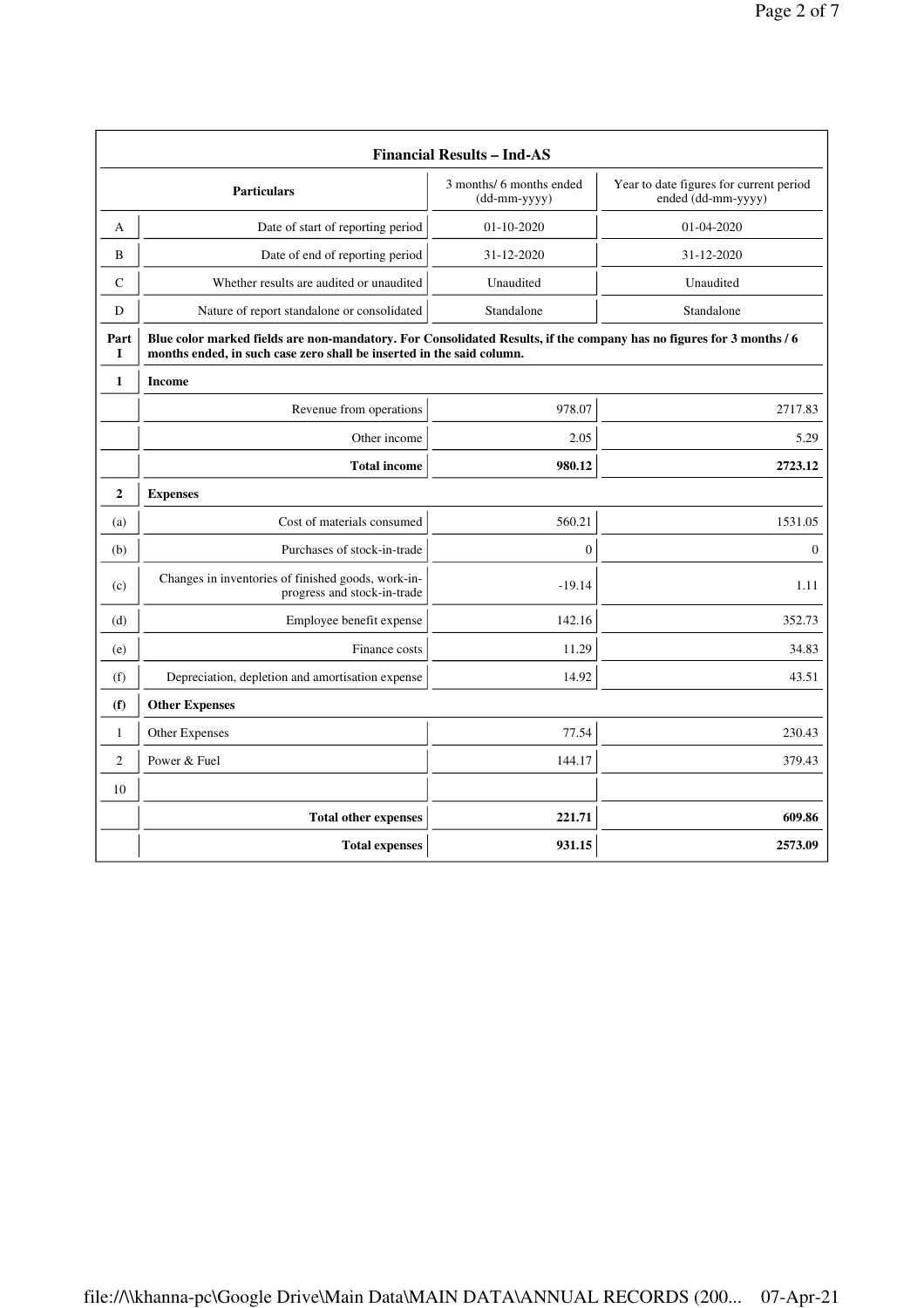| <b>Financial Results - Ind-AS</b>                               |                                                                                                                                                                                               |                                          |                                                               |
|-----------------------------------------------------------------|-----------------------------------------------------------------------------------------------------------------------------------------------------------------------------------------------|------------------------------------------|---------------------------------------------------------------|
|                                                                 | <b>Particulars</b>                                                                                                                                                                            | 3 months/ 6 months<br>ended (dd-mm-yyyy) | Year to date figures for current<br>period ended (dd-mm-yyyy) |
| A                                                               | Date of start of reporting period                                                                                                                                                             | $01-10-2020$                             | $01 - 04 - 2020$                                              |
| B                                                               | Date of end of reporting period                                                                                                                                                               | 31-12-2020                               | 31-12-2020                                                    |
| $\mathsf{C}$                                                    | Whether results are audited or unaudited                                                                                                                                                      | Unaudited                                | Unaudited                                                     |
| D                                                               | Nature of report standalone or consolidated<br>Standalone                                                                                                                                     |                                          | Standalone                                                    |
| Part<br>I                                                       | Blue color marked fields are non-mandatory. For Consolidated Results, if the company has no figures for 3 months / 6<br>months ended, in such case zero shall be inserted in the said column. |                                          |                                                               |
| 3                                                               | Total profit before exceptional items and tax                                                                                                                                                 | 48.97                                    | 150.03                                                        |
| 4<br>Exceptional items                                          |                                                                                                                                                                                               | $\mathbf{0}$                             | $\Omega$                                                      |
| Total profit before tax<br>5                                    |                                                                                                                                                                                               | 48.97                                    | 150.03                                                        |
| 7                                                               | <b>Tax expense</b>                                                                                                                                                                            |                                          |                                                               |
| 8                                                               | Current tax                                                                                                                                                                                   | 10.49                                    | 38.49                                                         |
| 9<br>Deferred tax                                               |                                                                                                                                                                                               | $-0.84$                                  | $-0.73$                                                       |
| 10<br><b>Total tax expenses</b>                                 |                                                                                                                                                                                               | 9.65                                     | 37.76                                                         |
| 11                                                              | Net movement in regulatory deferral account balances related<br>to profit or loss and the related deferred tax movement                                                                       | $\Omega$                                 | $\overline{0}$                                                |
| 14<br>Net Profit Loss for the period from continuing operations |                                                                                                                                                                                               | 39.32                                    | 112.27                                                        |
| 15                                                              | Profit (loss) from discontinued operations before tax                                                                                                                                         | $\mathbf{0}$                             | 0                                                             |
| 16<br>Tax expense of discontinued operations                    |                                                                                                                                                                                               | $\mathbf{0}$                             | 0                                                             |
| 17                                                              | Net profit (loss) from discontinued operation after tax                                                                                                                                       | $\mathbf{0}$<br>$\overline{0}$           |                                                               |
| 19                                                              | Share of profit (loss) of associates and joint ventures accounted<br>for using equity method                                                                                                  | $\mathbf{0}$                             | $\overline{0}$                                                |
| 21                                                              | Total profit (loss) for period                                                                                                                                                                | 39.32                                    | 112.27                                                        |
| 22                                                              | Other comprehensive income net of taxes                                                                                                                                                       | $\boldsymbol{0}$                         | 0                                                             |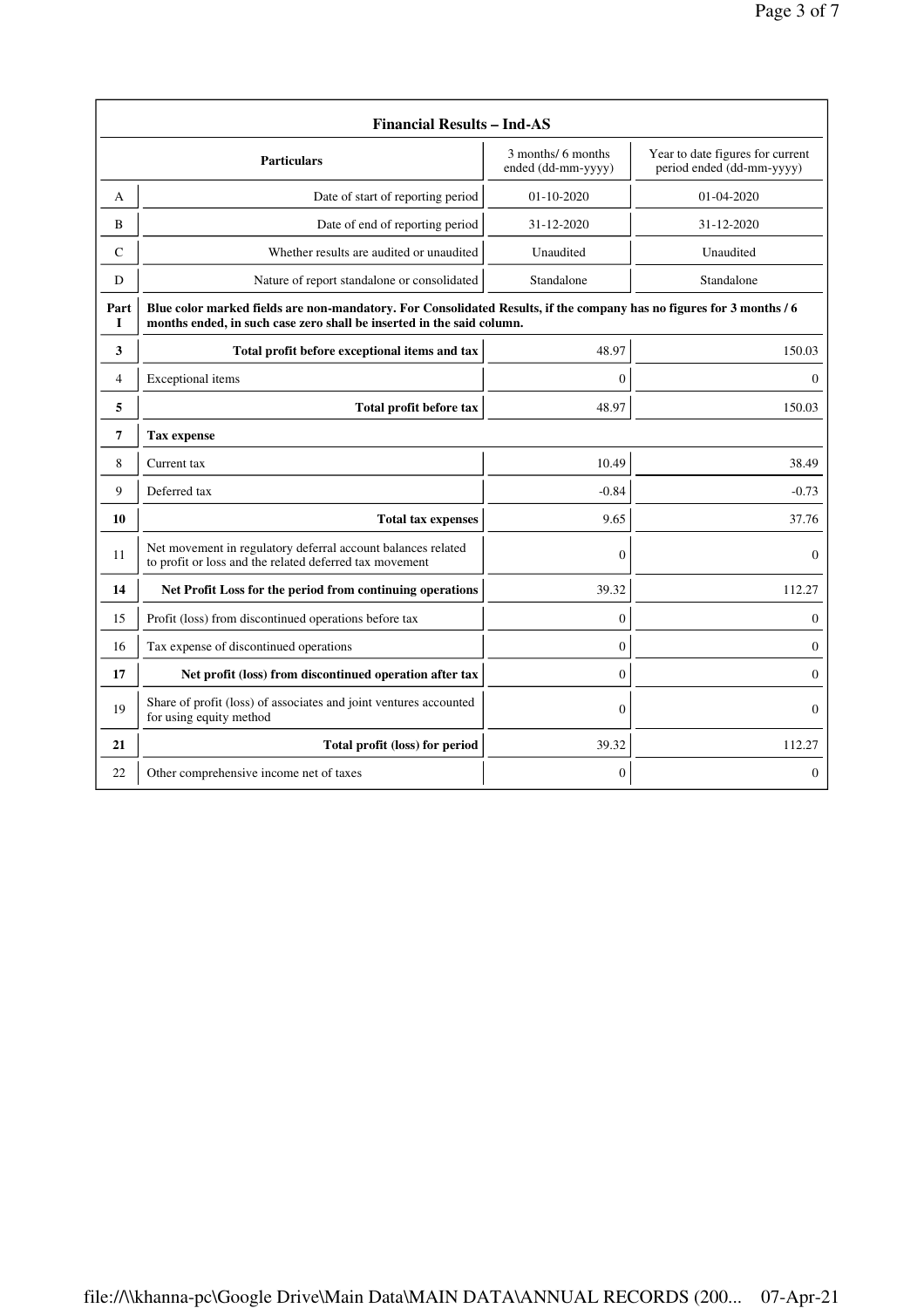| <b>Financial Results - Ind-AS</b> |                                                                                                                                                                                               |                                            |                                                               |
|-----------------------------------|-----------------------------------------------------------------------------------------------------------------------------------------------------------------------------------------------|--------------------------------------------|---------------------------------------------------------------|
|                                   | Particulars                                                                                                                                                                                   | 3 months/ 6 months ended<br>$(dd-mm-yyyy)$ | Year to date figures for current<br>period ended (dd-mm-yyyy) |
| A                                 | Date of start of reporting period                                                                                                                                                             | 01-10-2020                                 | 01-04-2020                                                    |
| B                                 | Date of end of reporting period                                                                                                                                                               | 31-12-2020                                 | 31-12-2020                                                    |
| C                                 | Whether results are audited or unaudited                                                                                                                                                      | Unaudited                                  | Unaudited                                                     |
| D                                 | Nature of report standalone or consolidated                                                                                                                                                   | Standalone                                 | Standalone                                                    |
| Part<br>1                         | Blue color marked fields are non-mandatory. For Consolidated Results, if the company has no figures for 3 months / 6<br>months ended, in such case zero shall be inserted in the said column. |                                            |                                                               |
| 23                                | <b>Total Comprehensive Income for the period</b>                                                                                                                                              | 39.32                                      | 112.27                                                        |
| 24                                | Total profit or loss, attributable to                                                                                                                                                         |                                            |                                                               |
|                                   | Profit or loss, attributable to owners of parent                                                                                                                                              |                                            |                                                               |
|                                   | Total profit or loss, attributable to non-controlling interests                                                                                                                               |                                            |                                                               |
| 25                                | Total Comprehensive income for the period attributable to                                                                                                                                     |                                            |                                                               |
|                                   | Comprehensive income for the period attributable to owners<br>of parent                                                                                                                       | $\boldsymbol{0}$                           | 0                                                             |
|                                   | Total comprehensive income for the period attributable to<br>owners of parent non-controlling interests                                                                                       | $\boldsymbol{0}$                           | $\boldsymbol{0}$                                              |
| 26                                | Details of equity share capital                                                                                                                                                               |                                            |                                                               |
|                                   | Paid-up equity share capital                                                                                                                                                                  | 1037.4                                     | 1037.4                                                        |
|                                   | Face value of equity share capital                                                                                                                                                            | 10                                         | 10                                                            |
| 27                                | <b>Details of debt securities</b>                                                                                                                                                             |                                            |                                                               |
| 28                                | Reserves excluding revaluation reserve                                                                                                                                                        |                                            |                                                               |
| 29                                | Earnings per share                                                                                                                                                                            |                                            |                                                               |
| i                                 | Earnings per equity share for continuing operations                                                                                                                                           |                                            |                                                               |
|                                   | Basic earnings (loss) per share from continuing operations                                                                                                                                    | 0.38                                       | 1.08                                                          |
|                                   | Diluted earnings (loss) per share from continuing operations                                                                                                                                  | 0.38                                       | 1.08                                                          |
| ii                                | Earnings per equity share for discontinued operations                                                                                                                                         |                                            |                                                               |
|                                   | Basic earnings (loss) per share from discontinued operations                                                                                                                                  | $\boldsymbol{0}$                           | 0                                                             |
|                                   | Diluted earnings (loss) per share from discontinued<br>operations                                                                                                                             | $\boldsymbol{0}$                           | 0                                                             |
| ii                                | Earnings per equity share                                                                                                                                                                     |                                            |                                                               |
|                                   | Basic earnings (loss) per share from continuing and<br>discontinued operations                                                                                                                | 0.38                                       | 1.08                                                          |
|                                   | Diluted earnings (loss) per share from continuing and<br>discontinued operations                                                                                                              | 0.38                                       | 1.08                                                          |
| 30                                | Debt equity ratio                                                                                                                                                                             |                                            |                                                               |
| 31                                | Debt service coverage ratio                                                                                                                                                                   |                                            |                                                               |
| 32                                | Interest service coverage ratio                                                                                                                                                               |                                            |                                                               |
| 33                                | Disclosure of notes on financial results                                                                                                                                                      | Textual Information(1)                     |                                                               |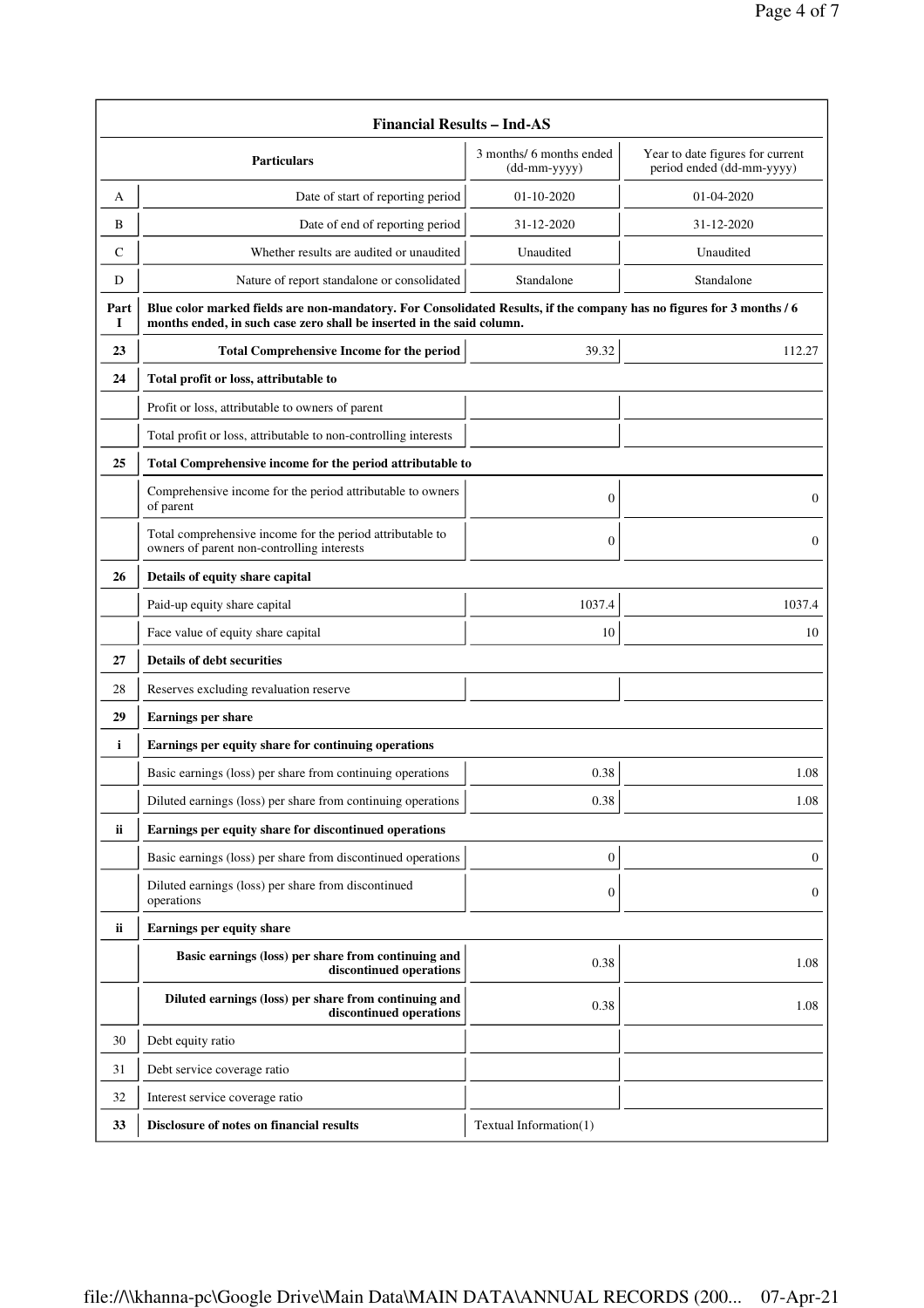| <b>Text Block</b>                                                                                                 |  |  |
|-------------------------------------------------------------------------------------------------------------------|--|--|
| The face value of equity share capital is given in actual amount i.e. Rs.10.00 each.<br>Textual Information $(1)$ |  |  |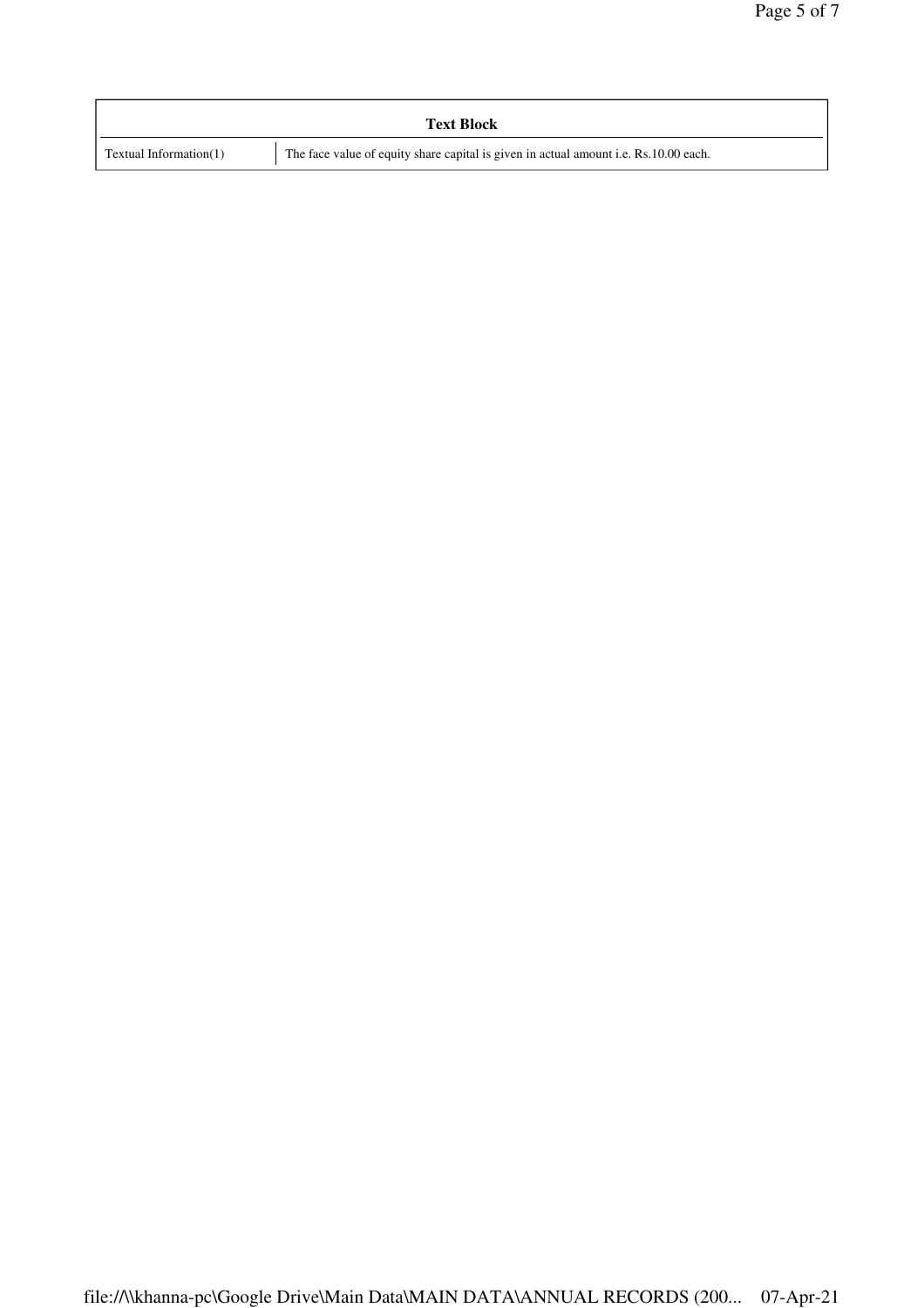|              | Format for Reporting Segmenet wise Revenue, Results and Capital Employed along with the company | results                                  |                                                               |
|--------------|-------------------------------------------------------------------------------------------------|------------------------------------------|---------------------------------------------------------------|
|              | <b>Particulars</b>                                                                              | 3 months/ 6 month ended (dd-<br>mm-yyyy) | Year to date figures for current period ended<br>(dd-mm-yyyy) |
|              | Date of start of reporting period                                                               | $01 - 10 - 2020$                         | 01-04-2020                                                    |
|              | Date of end of reporting period                                                                 | 31-12-2020                               | 31-12-2020                                                    |
|              | Whether accounts are audited or unaudited                                                       | Unaudited                                | Unaudited                                                     |
|              | Nature of report standalone or consolidated                                                     | Standalone                               | Standalone                                                    |
| 1            | <b>Segment Revenue (Income)</b>                                                                 |                                          |                                                               |
|              | (net sale/income from each segment should be disclosed)                                         |                                          |                                                               |
|              | <b>Total Segment Revenue</b>                                                                    |                                          |                                                               |
|              | Less: Inter segment revenue                                                                     |                                          |                                                               |
|              | <b>Revenue from operations</b>                                                                  |                                          |                                                               |
| $\mathbf{2}$ | <b>Segment Result</b>                                                                           |                                          |                                                               |
|              | Profit $(+)$ / Loss $(-)$ before tax and interest from each segment                             |                                          |                                                               |
|              | <b>Total Profit before tax</b>                                                                  |                                          |                                                               |
|              | i. Finance cost                                                                                 |                                          |                                                               |
|              | ii. Other Unallocable Expenditure net off<br><b>Unallocable income</b>                          |                                          |                                                               |
|              | Profit before tax                                                                               |                                          |                                                               |
| 3            | (Segment Asset - Segment Liabilities)                                                           |                                          |                                                               |
|              | <b>Segment Asset</b>                                                                            |                                          |                                                               |
|              | <b>Total Segment Asset</b>                                                                      |                                          |                                                               |
|              | <b>Un-allocable Assets</b>                                                                      |                                          |                                                               |
|              | Net Segment Asset                                                                               |                                          |                                                               |
|              | <b>Segment Liabilities</b>                                                                      |                                          |                                                               |
|              | <b>Segment Liabilities</b>                                                                      |                                          |                                                               |
|              | <b>Total Segment Liabilities</b>                                                                |                                          |                                                               |
|              | <b>Un-allocable Liabilities</b>                                                                 |                                          |                                                               |
|              | <b>Net Segment Liabilities</b>                                                                  |                                          |                                                               |
|              | Disclosure of notes on segments                                                                 |                                          |                                                               |